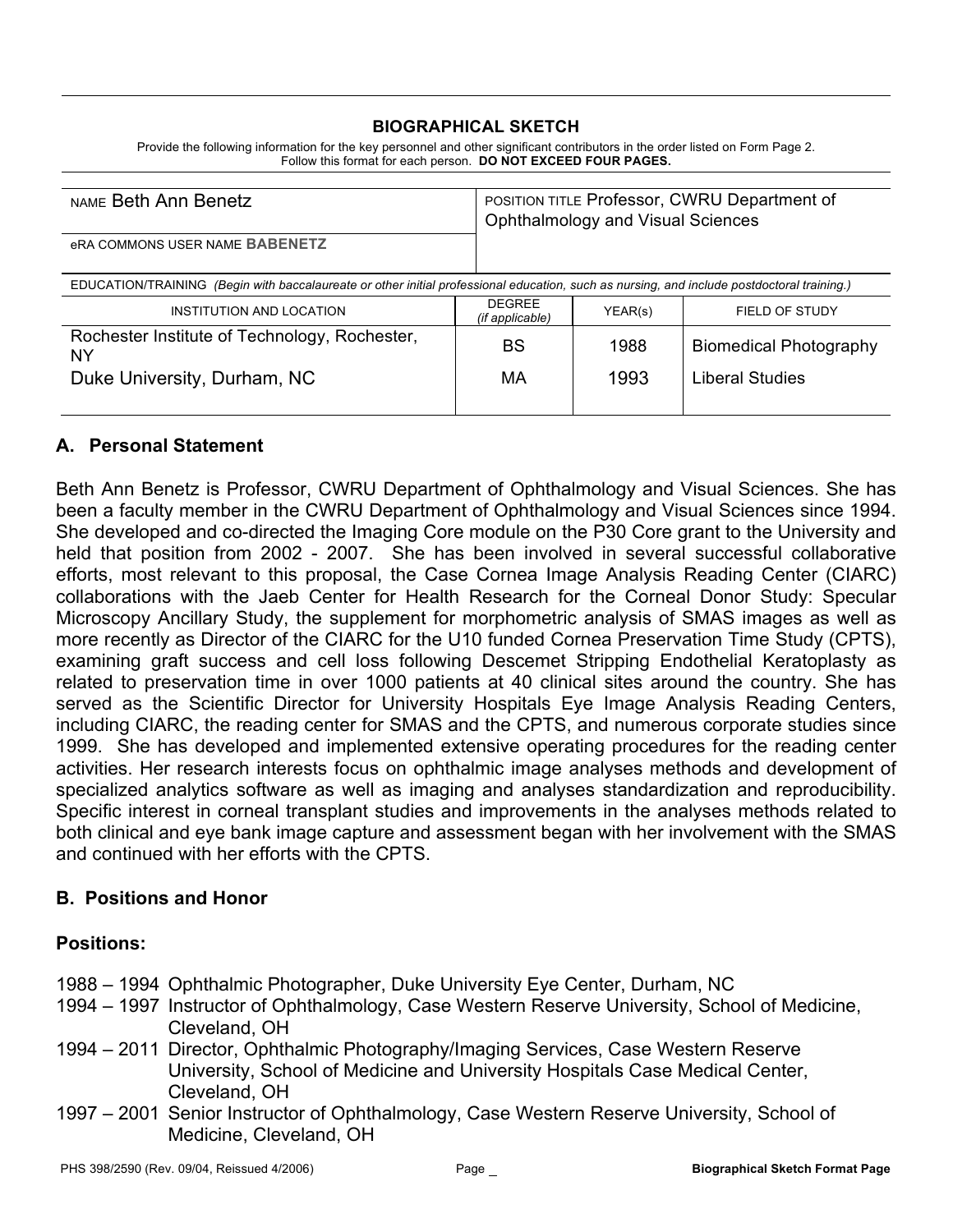- 1999 2016 Technical Director, Retinal Diseases Image Analysis Reading Center, University Hospitals Eye Institute, Cleveland, OH
- 1999 2016 Technical Director, Cornea Image Analysis Reading Center, University Hospitals Eye Institute, Cleveland, OH
- 2001 2007 Assistant Professor of Ophthalmology, Case Western Reserve University, School of Medicine, Cleveland, OH
- 2007 2013 Associate Professor of Ophthalmology, Case Western Reserve University, School of Medicine, Cleveland, OH
- 2013 Professor of Ophthalmology, Case Western Reserve University, School of Medicine, Cleveland, OH
- 2016 Scientific Director, Cornea Image Analysis Reading. University Hospitals Eye Institute, Cleveland, OH
- 2016 Scientific Director, Retina Diseases Image Analysis Reading Center. University Hospitals Eye Institute, Cleveland, OH

# **Honors**

2006 Fellowship, Ophthalmic Photographers Society

# **Board Service and Review Panel Service:**

1994-2014 Board of Certification, Ophthalmic Photographers' Society

# **C. Contribution to Science**

Beth Ann Benetz, as an ophthalmic imaging and analyses expert has made contribution in standardization of ophthalmic imaging techniques, image quality and image analysis for both the ophthalmic clinical and eye bank settings. In particular, Benetz's clinical trials work as technical director leading the analyses efforts of the Cornea Image Analysis Reading Center (CIARC) with the NEI funded Cornea Donor Study (CDS) and the Specular Microscopy Ancillary Study (SMAS) has resulted in major discoveries surrounding the factors influencing graft success and endothelial cell loss following penetrating keratoplasty (PKP). These discoveries include that the baseline cell count does not influence graft failure, while the 6 month cell count does. Donor age does not influence graft failure and cell loss for the majority of donors (34 to 72 years).

- 1. Lass JH, Riddlesworth TD, Gal RL, Kollman C, **Benetz BA** et al: The Effect of Diabetes on Graft Failure and Endothelial Cell Density Ten Years after Penetrating Keratoplasty. Ophthalmology 122:448-56, 2015.
- 2. Riddlesworth TD, Kollman C**,** Lass JH, Patel SV, Stulting RD, **Benetz BA** et al: A Mathematical Model to Predict Endothelial Cell Density Following Penetrating Keratoplasty with Selective Dropout from Graft Failure. IOVS 55:8409-15, 2014.
- 3. Lass JH, Gal R, **Benetz BA** et al: Donor age and factors related to endothelial cell loss ten years after penetrating keratoplasty: Specular Microscopy Ancillary Study. Ophthalmology 120:2428-35, 2013.
- 4. **Benetz BA**, Lass JH, Gal RL, Sugar A, Menegay H, Dontchev M, Kollman C, Beck RW, Mannis MJ, Holland EJ, Gorovoy M, Hannush SB, Bokosky JE, Caudill JW; Cornea Donor Study Investigator Group. Endothelial morphometric measures to predict endothelial graft failure after penetrating keratoplasty. JAMA Ophthalmol. 2013 May;131(5):601-8.
- 5. Lass JH, Mannis MJ, Sugar A, **Benetz BA**, Beck RW, Donchev M, Gal, RL, Kollman C, Holland EJ, PriceFW, Jr., Heck E, Raber I, Stark W, Stulting RD for the Cornea Donor Study Investigator Group: Baseline factors related to endothelial cell loss following penetrating keratoplasty. Arch Ophthalmol 129:1149-54, 2011.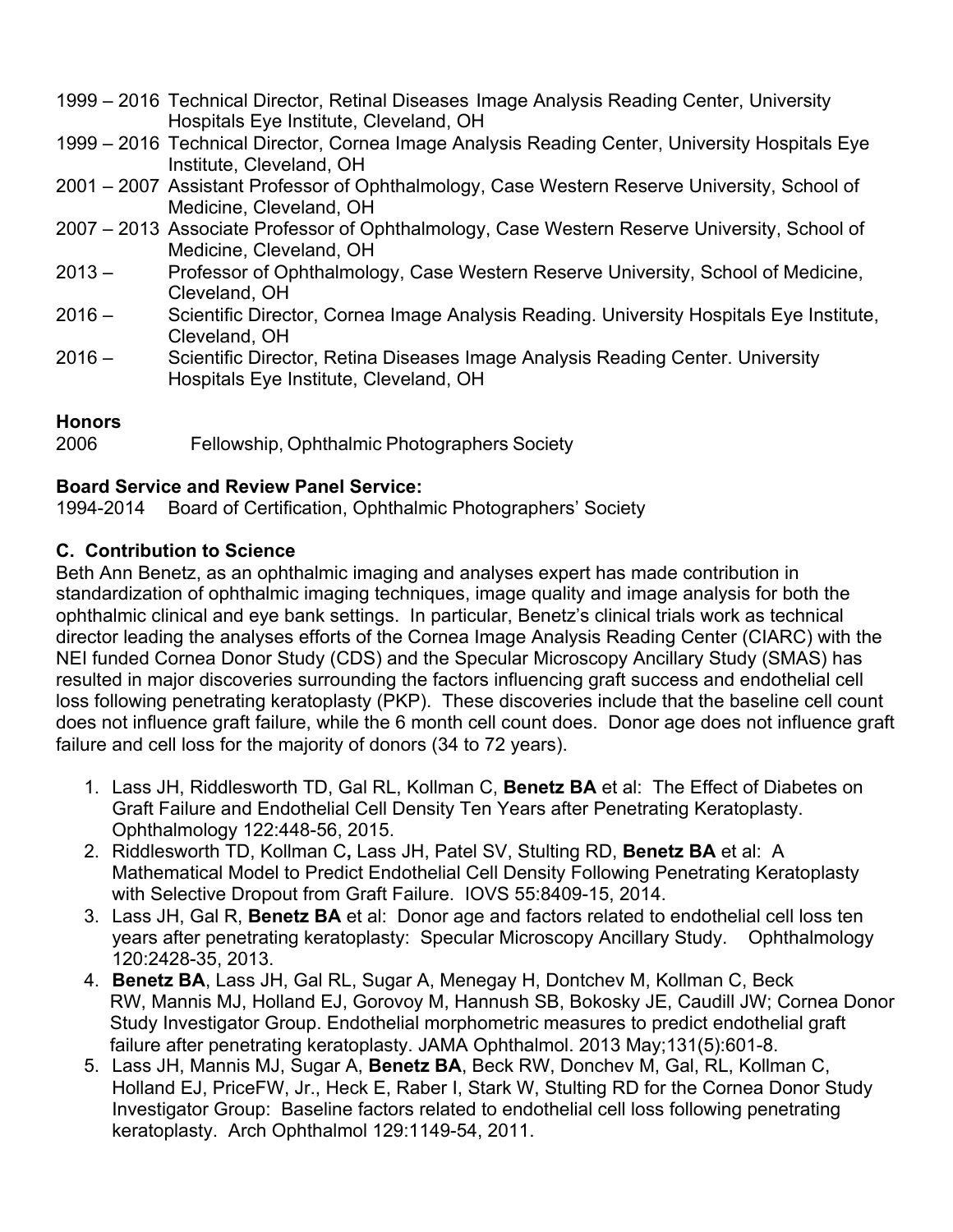- 6. Lass JH, Gal RL, Dontchev M, and the Cornea Donor Study Investigator Group: Donor age and corneal endothelial cell loss five years after successful corneal transplantation: Specular Microscopy Ancillary Study results. Ophthalmology 115:627-32, 2008.
- 7. Lass JH, Sugar A, **Benetz BA**, Beck RW, Dontchev M, Gal RL, Kollmann C, Gross R, Heck E, Holland EJ, Mannis MJ, Raber I, Stark W, Stulting RD, on behalf of the Cornea Donor Investigator Group. Endothelial cell density predictive of endothelial graft failure after corneal transplantation. Arch Ophthalmol 128:63-69, 2010.
- 8. **Benetz BA**, Gal RL, Ruedy KJ, Rice C, Beck RW, Kalajian AD, Lass JH; Cornea Donor Study Group. Specular microscopy ancillary study methods for donor endothelial cell density determination of Cornea Donor Study images. Curr Eye Res. 31(4):319-27, 2006.

Her clinical trials work continued as central reading center director of the NEI funded Cornea Preservation Time Study (CPTS) between 2011 and 2018. The primary manuscript related to corneal endothelial cell loss released in December 2017 should have significant impact to extend PT 3-4 more days beyond current practice. In addition, her continued emphasis on eye bank endothelial image equality and analyses accuracy impacts related eye bank training, practice and standard setting.

Lass JH, **Benetz BA**, Verdier DD, et al. Corneal endothelial cell loss 3 years after successful Descemet's Stripping Automated Endothelial Keratoplasty in the Cornea Preservation Time Study. *JAMA Ophthalmology* 135:1394-1400, 2017 PMID 29127432

Stulting RD, Lass JH, Terry MA, **Benetz BA**, Cohen NJ, Ayala AR, Maguire MG, Croasdale C, Daoud Y, Dunn SP, Goins KM, Gupta PC, Macsai MS, Mian SI, Pramanik S, Rose-Nussbaumer J, Song JC, Stark WJ, Sugar A, Verdier DD, Szczotka-Flynn LB. Factors Associated With Graft Rejection in the Cornea Preservation Time Study. Am J Ophthalmol. 2018; 196:197-207. PMCID PMC6258266.

Patel SV, Lass JH, **Benetz BA**, et al. Post-operative endothelial cell density is associated with late endothelial graft failure after Descemet stripping automated endothelial keratoplasty. *Ophthalmology* published online February 18, 2019 PMID 30790587

Lass JH, **Benetz BA**, Patel SV, et al. Donor, Recipient, and Operative Factors Influencing Endothelial Cell Loss in the Cornea Preservation Time Study. *JAMA Ophthalmology* 137:185- 193, 2019 PMID 30422157

### Other papers directly relevant to the grant proposal

**Benetz, BA** Comparison of donor cornea endothelial cell density determined by eye banks and by a centralized reading center in the Cornea Preservation Time Study. *Cornea*. 38:426-32, 2019 PMID 30664048

Most recently, in collaboration with David Wilson in the CWRU Biomedical Engineering Department, she will utilize deep learning and image analytics on post-transplant corneal endothelial cell images to predict corneal keratoplasty failure. This work is funded through an R21 NEI research grant for vision related secondary data analysis and will utilize the images from the CPTS study.

**Complete List of Published Work in MyBibliography: http://www.ncbi.nlm.nih.gov/pubmed/?term=benetz+b**